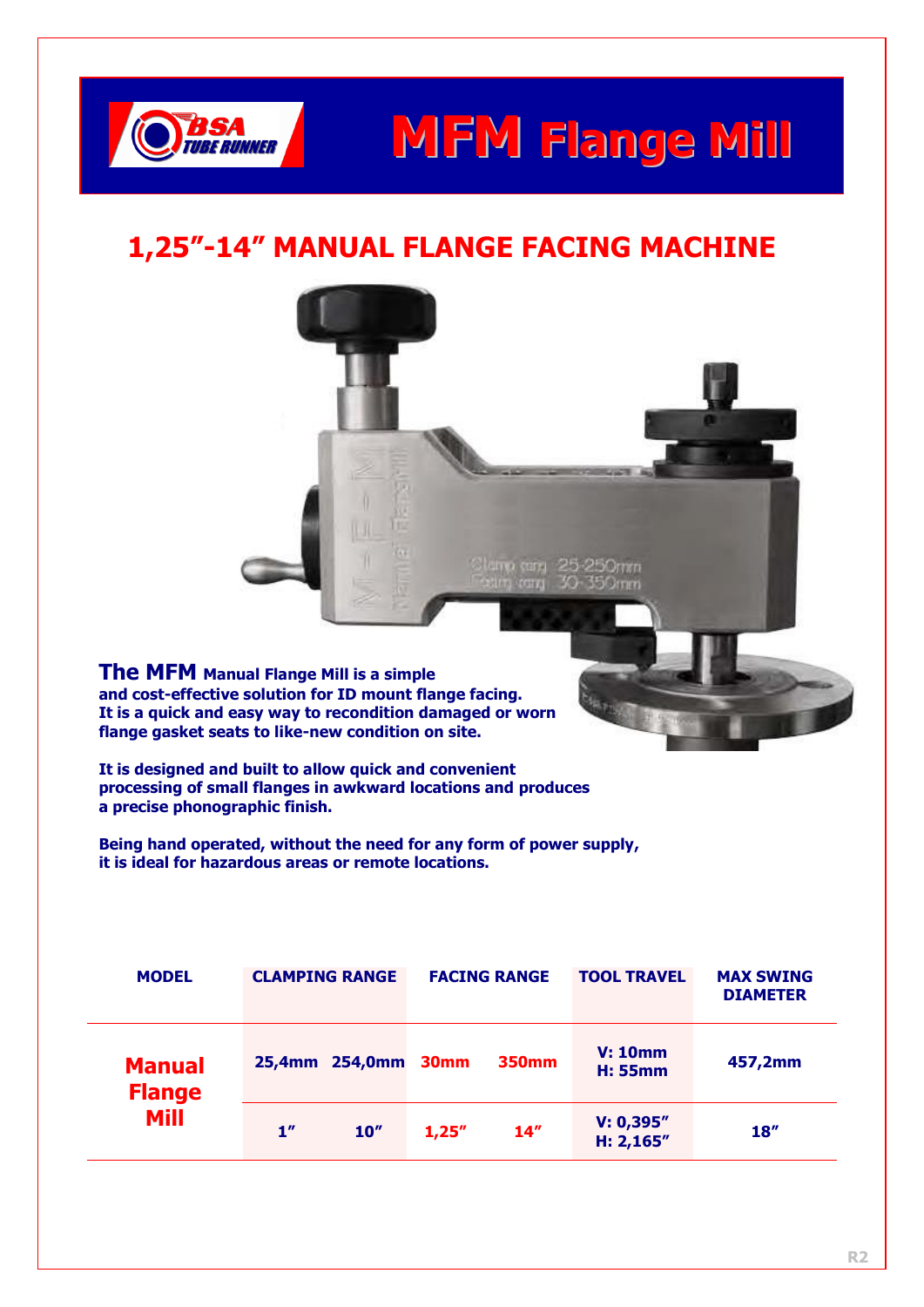

## **MFM Flange Mill**

**The MFM Manual Flange Mill can be freely rotated to work in every orientation.** 







**Tel: +44 (0) 23 8036 6410 E-mail: [tuberunner@bsa-regal.co.uk](mailto:tuberunner@bsa-regal.co.uk) Fax: +44 (0) 23 8039 9113 Web: www.tuberunner.co.uk**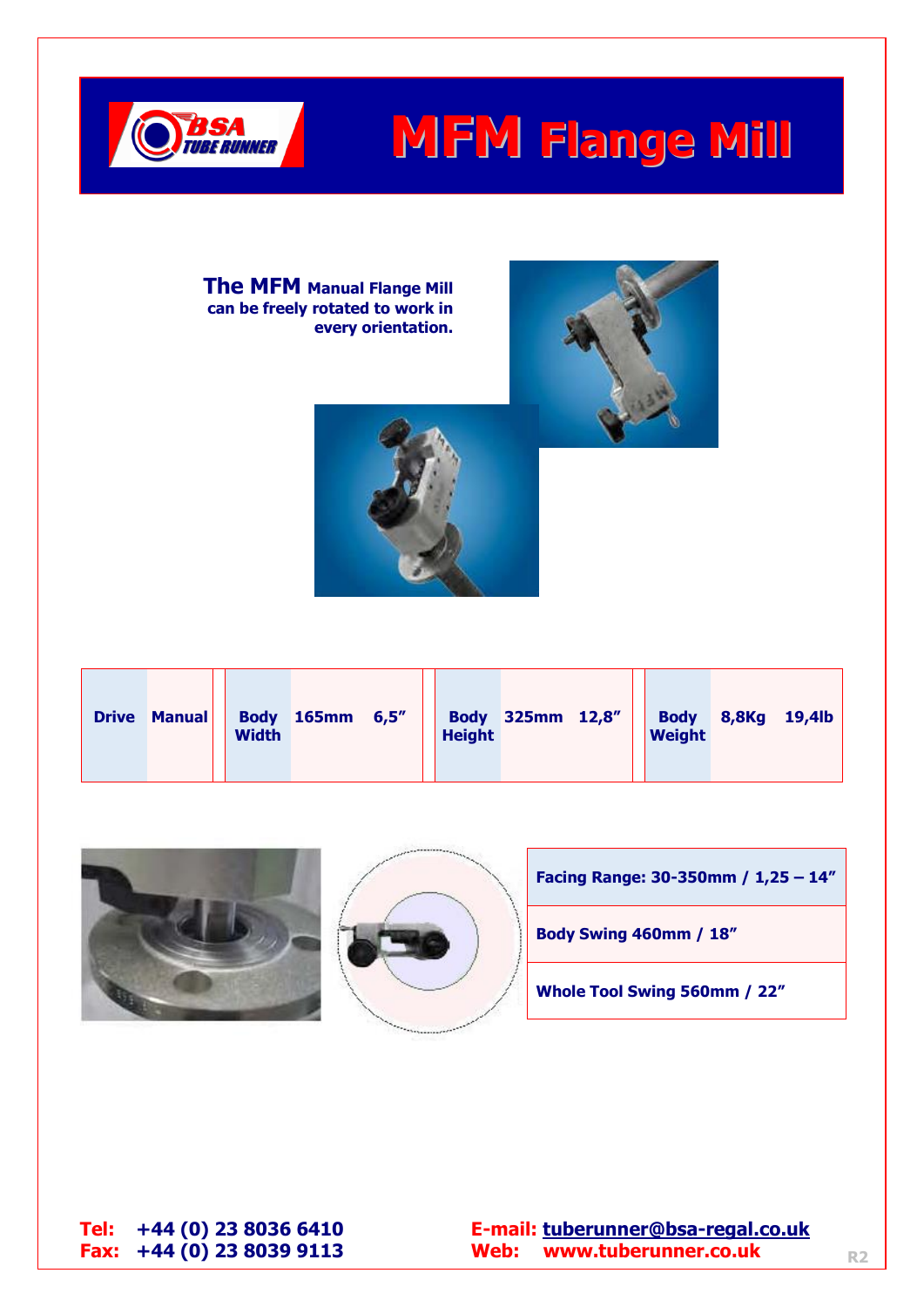

# **MFM-L Flange Mill**

### **2"-25" MANUAL FLANGE FACING MACHINE**



**The MFM-L Manual Flange Mill is a simple and cost-effective solution for ID mount flange facing. It is a quick and easy way to recondition damaged or worn flange gasket seats to like-new condition on site.** 

**It is designed and built to allow quick and convenient processing of small flanges in awkward locations and produces a precise phonographic finish.**

**Being hand operated, without the need for any form of power supply, it is ideal for hazardous areas or remote locations.**

| <b>MODEL</b>                   |                                            | <b>CLAMPING RANGE</b> |                | <b>FACING RANGE</b>       | <b>TOOL TRAVEL</b>      | <b>MAX SWING</b><br><b>DIAMETER</b> |  |
|--------------------------------|--------------------------------------------|-----------------------|----------------|---------------------------|-------------------------|-------------------------------------|--|
| <b>Manual</b><br><b>Flange</b> | 550,0mm<br>50 <sub>mm</sub><br><b>50mm</b> |                       | <b>650mm</b>   | V: 10mm<br><b>H: 55mm</b> | <b>757mm</b>            |                                     |  |
| <b>Mill</b>                    | 2 <sup>n</sup>                             | 21,6"                 | 2 <sup>n</sup> | 25''                      | V: 0,395"<br>H: 2,165'' | 30''                                |  |